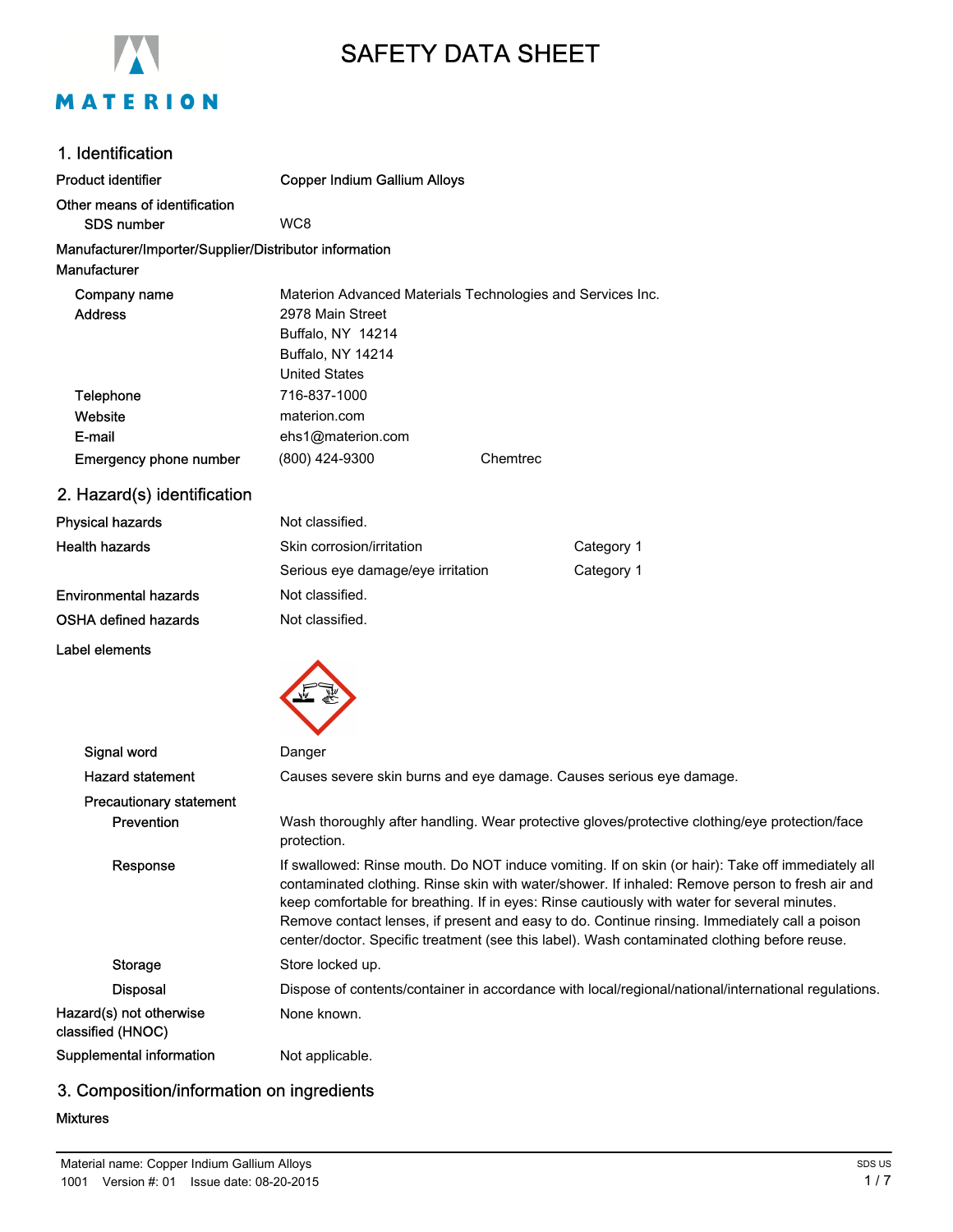| Chemical name | Common name and synonyms | <b>CAS</b> number | %        |
|---------------|--------------------------|-------------------|----------|
| Copper        |                          | 7440-50-8         | 48 - 99  |
| Indium        |                          | 7440-74-6         | 1 - 35   |
| Gallium       |                          | 7440-55-3         | $1 - 17$ |

\*Designates that a specific chemical identity and/or percentage of composition has been withheld as a trade secret.

| 4. First-aid measures                                                        |                                                                                                                                                                                                                                                                                                                                                                                                                                                               |
|------------------------------------------------------------------------------|---------------------------------------------------------------------------------------------------------------------------------------------------------------------------------------------------------------------------------------------------------------------------------------------------------------------------------------------------------------------------------------------------------------------------------------------------------------|
| Inhalation                                                                   | If breathing is difficult, remove to fresh air and keep at rest in a position comfortable for breathing.<br>Call a physician if symptoms develop or persist.                                                                                                                                                                                                                                                                                                  |
| Skin contact                                                                 | Take off immediately all contaminated clothing. Rinse skin with water/shower. Call a physician or<br>poison control center immediately. Chemical burns must be treated by a physician. Wash<br>contaminated clothing before reuse.                                                                                                                                                                                                                            |
| Eye contact                                                                  | Immediately flush eyes with plenty of water for at least 15 minutes. Remove contact lenses, if<br>present and easy to do. Continue rinsing. Call a physician or poison control center immediately.                                                                                                                                                                                                                                                            |
| Ingestion                                                                    | Call a physician or poison control center immediately. Rinse mouth. Do not induce vomiting. If<br>vomiting occurs, keep head low so that stomach content doesn't get into the lungs.                                                                                                                                                                                                                                                                          |
| Most important<br>symptoms/effects, acute and<br>delayed                     | Burning pain and severe corrosive skin damage. Causes serious eye damage. Symptoms may<br>include stinging, tearing, redness, swelling, and blurred vision. Permanent eye damage including<br>blindness could result.                                                                                                                                                                                                                                         |
| Indication of immediate medical<br>attention and special treatment<br>needed | Provide general supportive measures and treat symptomatically. Chemical burns: Flush with water<br>immediately. While flushing, remove clothes which do not adhere to affected area. Call an<br>ambulance. Continue flushing during transport to hospital. Keep victim under observation.<br>Symptoms may be delayed.                                                                                                                                         |
| <b>General information</b>                                                   | Ensure that medical personnel are aware of the material(s) involved, and take precautions to<br>protect themselves.                                                                                                                                                                                                                                                                                                                                           |
| 5. Fire-fighting measures                                                    |                                                                                                                                                                                                                                                                                                                                                                                                                                                               |
| Suitable extinguishing media                                                 | Water fog. Foam. Dry chemical powder. Dry sand. Carbon dioxide (CO2).                                                                                                                                                                                                                                                                                                                                                                                         |
| Unsuitable extinguishing media                                               | Do not use water jet as an extinguisher, as this will spread the fire.                                                                                                                                                                                                                                                                                                                                                                                        |
| Specific hazards arising from<br>the chemical                                | During fire, gases hazardous to health may be formed.                                                                                                                                                                                                                                                                                                                                                                                                         |
| Special protective equipment<br>and precautions for firefighters             | Self-contained breathing apparatus and full protective clothing must be worn in case of fire.                                                                                                                                                                                                                                                                                                                                                                 |
| <b>Fire fighting</b><br>equipment/instructions                               | Use water spray to cool unopened containers.                                                                                                                                                                                                                                                                                                                                                                                                                  |
| Specific methods                                                             | Use standard firefighting procedures and consider the hazards of other involved materials.                                                                                                                                                                                                                                                                                                                                                                    |
| <b>General fire hazards</b>                                                  | No unusual fire or explosion hazards noted.                                                                                                                                                                                                                                                                                                                                                                                                                   |
| 6. Accidental release measures                                               |                                                                                                                                                                                                                                                                                                                                                                                                                                                               |
| Personal precautions, protective<br>equipment and emergency<br>procedures    | Keep unnecessary personnel away. Keep people away from and upwind of spill/leak. Keep out of<br>low areas. Wear appropriate protective equipment and clothing during clean-up. Do not touch<br>damaged containers or spilled material unless wearing appropriate protective clothing. Ensure<br>adequate ventilation. Local authorities should be advised if significant spillages cannot be<br>contained. For personal protection, see section 8 of the SDS. |
| Methods and materials for<br>containment and cleaning up                     | This material is classified as a water pollutant under the Clean Water Act and should be prevented<br>from contaminating soil or from entering sewage and drainage systems which lead to waterways.<br>Stop the flow of material, if this is without risk. Dike far ahead of spill for later disposal. Following<br>product recovery, flush area with water. For waste disposal, see section 13 of the SDS.                                                   |

Environmental precautions Avoid discharge into drains, water courses or onto the ground.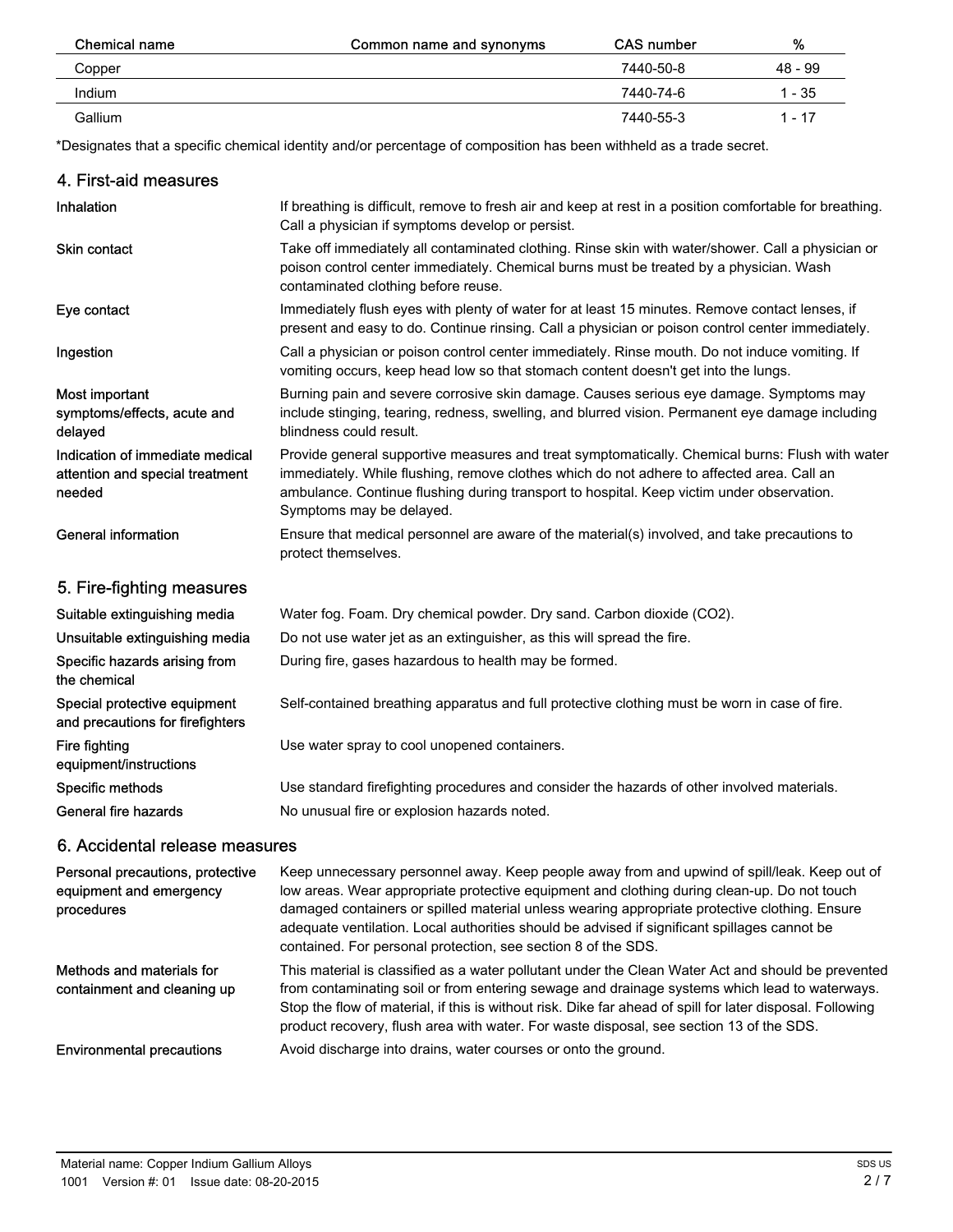# 7. Handling and storage

Do not get this material in contact with eyes. Do not get this material in contact with skin. Avoid prolonged exposure. Do not get this material on clothing. Provide adequate ventilation. Wear appropriate personal protective equipment. Observe good industrial hygiene practices. Use care in handling/storage. Precautions for safe handling Store locked up. Store in original tightly closed container. Store away from incompatible materials (see Section 10 of the SDS). Conditions for safe storage, including any incompatibilities

# 8. Exposure controls/personal protection

#### Occupational exposure limits

#### US. OSHA Table Z-1 Limits for Air Contaminants (29 CFR 1910.1000)

| Components                                  | Type                                                                                                                                                                                                                        | Value          | Form           |  |  |
|---------------------------------------------|-----------------------------------------------------------------------------------------------------------------------------------------------------------------------------------------------------------------------------|----------------|----------------|--|--|
| Copper (CAS 7440-50-8)                      | PEL                                                                                                                                                                                                                         | 1 $mg/m3$      | Dust and mist. |  |  |
|                                             |                                                                                                                                                                                                                             | $0.1$ mg/m $3$ | Fume.          |  |  |
| <b>US. ACGIH Threshold Limit Values</b>     |                                                                                                                                                                                                                             |                |                |  |  |
| Components                                  | Type                                                                                                                                                                                                                        | Value          |                |  |  |
| Indium (CAS 7440-74-6)                      | <b>TWA</b>                                                                                                                                                                                                                  | $0.1$ mg/m $3$ |                |  |  |
| US. NIOSH: Pocket Guide to Chemical Hazards |                                                                                                                                                                                                                             |                |                |  |  |
| Components                                  | Type                                                                                                                                                                                                                        | Value          | Form           |  |  |
| Copper (CAS 7440-50-8)                      | TWA                                                                                                                                                                                                                         | 1 mg/m $3$     | Dust and mist. |  |  |
| Indium (CAS 7440-74-6)                      | <b>TWA</b>                                                                                                                                                                                                                  | $0.1$ mg/m $3$ |                |  |  |
| <b>Biological limit values</b>              | No biological exposure limits noted for the ingredient(s).                                                                                                                                                                  |                |                |  |  |
| <b>Control parameters</b>                   | Follow standard monitoring procedures.                                                                                                                                                                                      |                |                |  |  |
|                                             | Individual protection measures, such as personal protective equipment                                                                                                                                                       |                |                |  |  |
| Eye/face protection                         | Wear safety glasses with side shields (or goggles) and a face shield.                                                                                                                                                       |                |                |  |  |
| Skin protection                             |                                                                                                                                                                                                                             |                |                |  |  |
| Hand protection                             | Wear appropriate chemical resistant gloves.                                                                                                                                                                                 |                |                |  |  |
| Other                                       | Wear appropriate chemical resistant clothing.                                                                                                                                                                               |                |                |  |  |
| Respiratory protection                      | In case of insufficient ventilation, wear suitable respiratory equipment.                                                                                                                                                   |                |                |  |  |
| <b>Thermal hazards</b>                      | Wear appropriate thermal protective clothing, when necessary.                                                                                                                                                               |                |                |  |  |
| General hygiene considerations              | Always observe good personal hygiene measures, such as washing after handling the material<br>and before eating, drinking, and/or smoking. Routinely wash work clothing and protective<br>equipment to remove contaminants. |                |                |  |  |

## 9. Physical and chemical properties

| Appearance                                 |                               |
|--------------------------------------------|-------------------------------|
| <b>Physical state</b>                      | Solid.                        |
| Form                                       | Solid.                        |
| Color                                      | Not available.                |
| Odor                                       | Not applicable.               |
| Odor threshold                             | Not available.                |
| рH                                         | Not available.                |
| Melting point/freezing point               | 85.6 °F (29.78 °C) estimated  |
| Initial boiling point and boiling<br>range | 3761.6 °F (2072 °C) estimated |
| Flash point                                | Not available.                |
| <b>Evaporation rate</b>                    | Not available.                |
| Flammability (solid, gas)                  | Not applicable.               |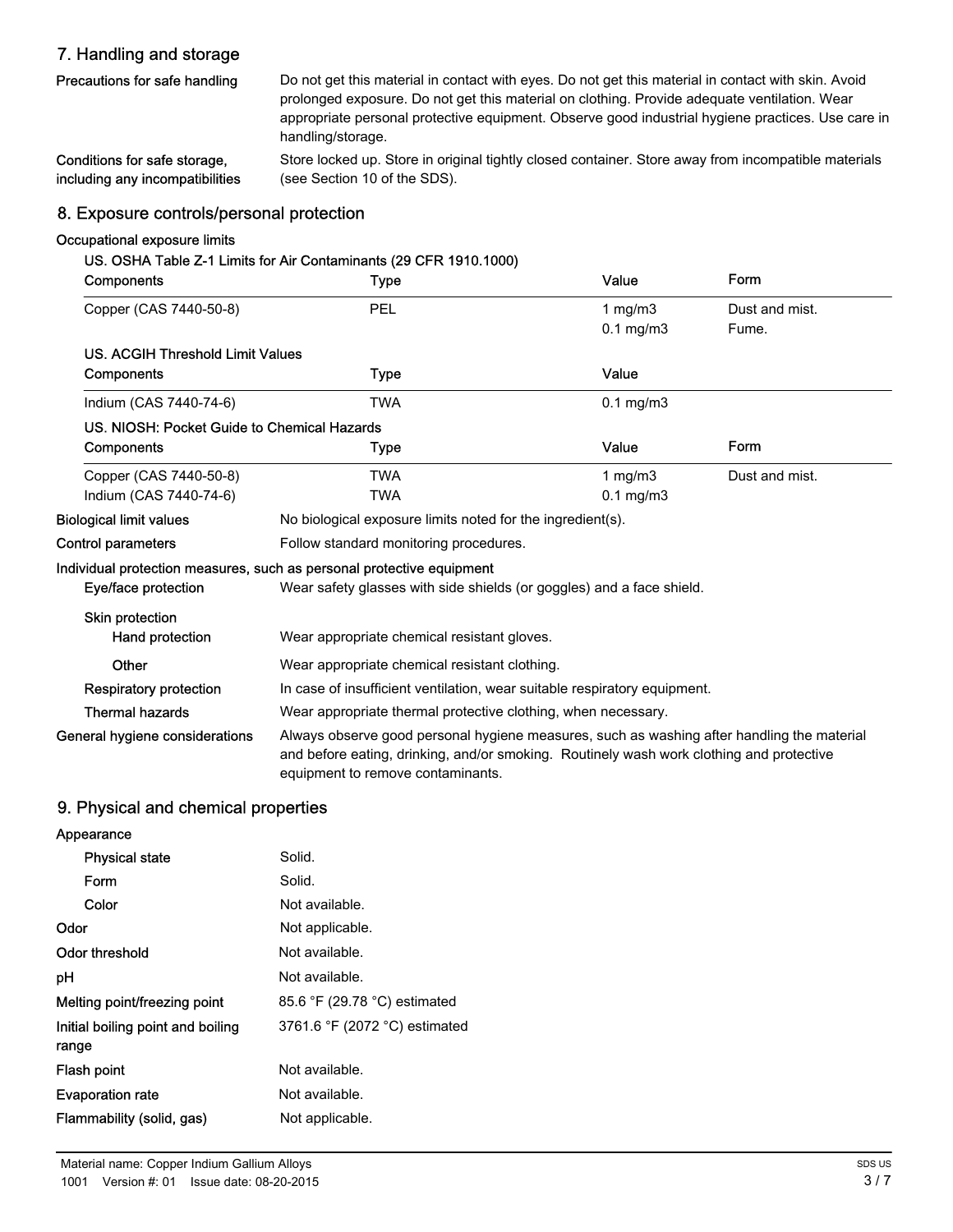# Upper/lower flammability or explosive limits

| Upper/lower hammability or explosive limits       |                                                                                               |
|---------------------------------------------------|-----------------------------------------------------------------------------------------------|
| <b>Flammability limit - lower</b><br>(%)          | Not available.                                                                                |
| Flammability limit - upper<br>(%)                 | Not available.                                                                                |
| Explosive limit - lower (%)                       | Not available.                                                                                |
| Explosive limit - upper (%)                       | Not available.                                                                                |
| Vapor pressure                                    | 0.49 hPa estimated                                                                            |
| Vapor density                                     | Not available.                                                                                |
| <b>Relative density</b>                           | Not available.                                                                                |
| Solubility(ies)                                   |                                                                                               |
| Solubility (water)                                | Not available.                                                                                |
| <b>Partition coefficient</b><br>(n-octanol/water) | Not available.                                                                                |
| Auto-ignition temperature                         | Not applicable.                                                                               |
| <b>Decomposition temperature</b>                  | Not available.                                                                                |
| <b>Viscosity</b>                                  | Not available.                                                                                |
| Other information                                 |                                                                                               |
| <b>Density</b>                                    | 8.38 g/cm3 estimated                                                                          |
| Specific gravity                                  | 8.39 estimated                                                                                |
| 10. Stability and reactivity                      |                                                                                               |
| Reactivity                                        | The product is stable and non-reactive under normal conditions of use, storage and transport. |
| <b>Chemical stability</b>                         | Material is stable under normal conditions.                                                   |
| Possibility of hazardous<br>reactions             | No dangerous reaction known under conditions of normal use.                                   |
| <b>Conditions to avoid</b>                        | Contact with incompatible materials.                                                          |
| Incompatible materials                            | Strong oxidizing agents.                                                                      |
| Hazardous decomposition<br>products               | No hazardous decomposition products are known.                                                |

# 11. Toxicological information

#### Information on likely routes of exposure

| <b>Inhalation</b>                                                                  | Prolonged inhalation may be harmful. May cause irritation to the respiratory system.                                                                                                                                  |
|------------------------------------------------------------------------------------|-----------------------------------------------------------------------------------------------------------------------------------------------------------------------------------------------------------------------|
| <b>Skin contact</b>                                                                | Causes severe skin burns.                                                                                                                                                                                             |
| Eye contact                                                                        | Causes serious eye damage.                                                                                                                                                                                            |
| Ingestion                                                                          | Causes digestive tract burns.                                                                                                                                                                                         |
| Symptoms related to the<br>physical, chemical and<br>toxicological characteristics | Burning pain and severe corrosive skin damage. Causes serious eye damage. Symptoms may<br>include stinging, tearing, redness, swelling, and blurred vision. Permanent eye damage including<br>blindness could result. |
| Information on toxicological effects                                               |                                                                                                                                                                                                                       |
| Acute toxicity                                                                     | Not available.                                                                                                                                                                                                        |
| Skin corrosion/irritation                                                          | Causes severe skin burns and eye damage.                                                                                                                                                                              |
| Serious eye damage/eye<br>irritation                                               | Causes serious eye damage.                                                                                                                                                                                            |
| Respiratory or skin sensitization                                                  |                                                                                                                                                                                                                       |
| Respiratory sensitization                                                          | Not available.                                                                                                                                                                                                        |
| <b>Skin sensitization</b>                                                          | This product is not expected to cause skin sensitization.                                                                                                                                                             |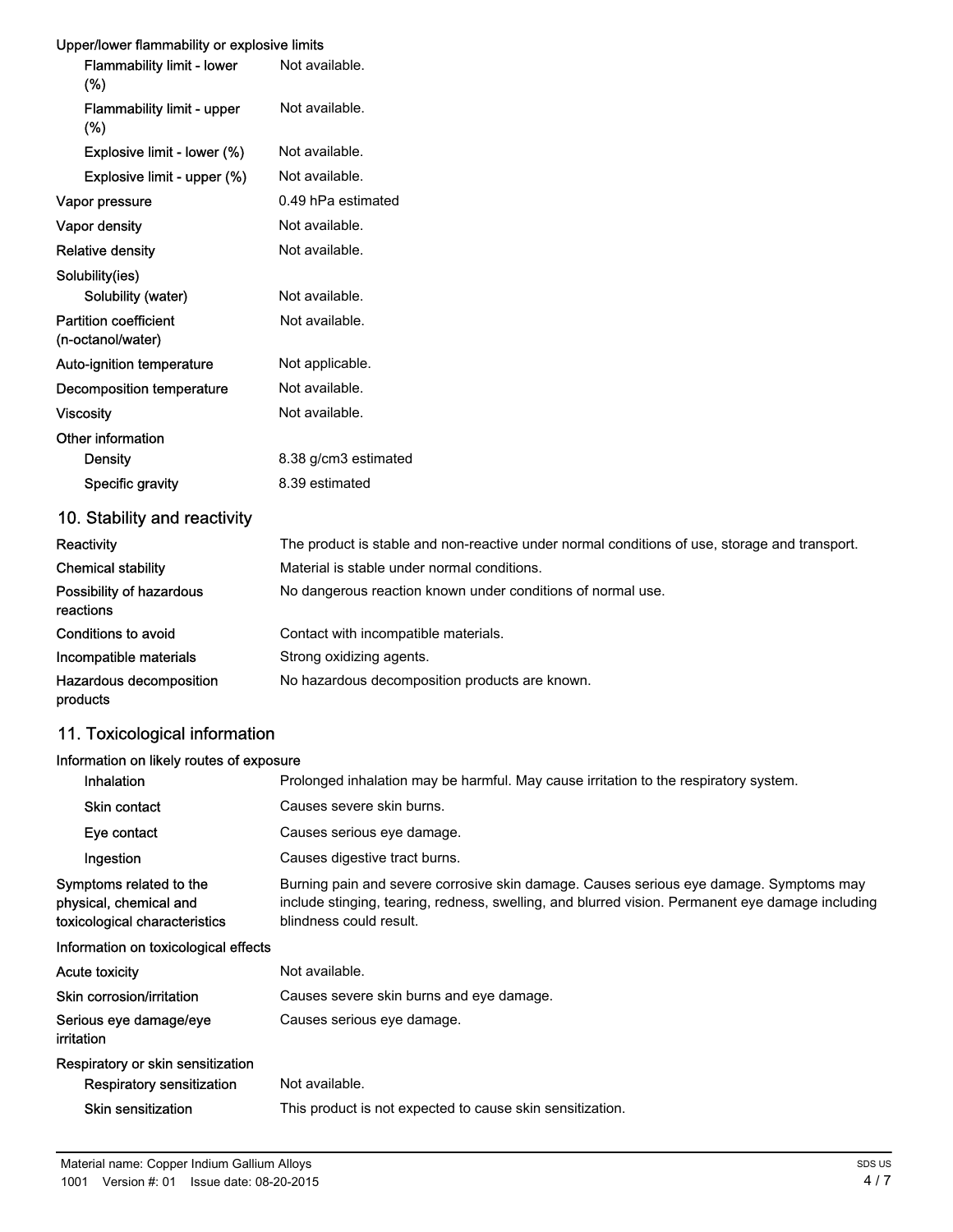| Germ cell mutagenicity                                                       | No data available to indicate product or any components present at greater than 0.1% are<br>mutagenic or genotoxic.                                                                                                                                                                                                                                                                                                          |                                                            |                                                                                                                                                                                                       |  |
|------------------------------------------------------------------------------|------------------------------------------------------------------------------------------------------------------------------------------------------------------------------------------------------------------------------------------------------------------------------------------------------------------------------------------------------------------------------------------------------------------------------|------------------------------------------------------------|-------------------------------------------------------------------------------------------------------------------------------------------------------------------------------------------------------|--|
| Carcinogenicity                                                              | This product is not considered to be a carcinogen by IARC, ACGIH, NTP, or OSHA.                                                                                                                                                                                                                                                                                                                                              |                                                            |                                                                                                                                                                                                       |  |
|                                                                              | US. OSHA Specifically Regulated Substances (29 CFR 1910.1001-1050)                                                                                                                                                                                                                                                                                                                                                           |                                                            |                                                                                                                                                                                                       |  |
| Not listed.                                                                  |                                                                                                                                                                                                                                                                                                                                                                                                                              |                                                            |                                                                                                                                                                                                       |  |
| Reproductive toxicity                                                        |                                                                                                                                                                                                                                                                                                                                                                                                                              |                                                            | This product is not expected to cause reproductive or developmental effects.                                                                                                                          |  |
| Specific target organ toxicity -<br>single exposure                          | Not classified.                                                                                                                                                                                                                                                                                                                                                                                                              |                                                            |                                                                                                                                                                                                       |  |
| Specific target organ toxicity -<br>repeated exposure                        | Not classified.                                                                                                                                                                                                                                                                                                                                                                                                              |                                                            |                                                                                                                                                                                                       |  |
| <b>Aspiration hazard</b>                                                     | Not available.                                                                                                                                                                                                                                                                                                                                                                                                               |                                                            |                                                                                                                                                                                                       |  |
| <b>Chronic effects</b>                                                       |                                                                                                                                                                                                                                                                                                                                                                                                                              | Prolonged inhalation may be harmful.                       |                                                                                                                                                                                                       |  |
|                                                                              |                                                                                                                                                                                                                                                                                                                                                                                                                              |                                                            |                                                                                                                                                                                                       |  |
| 12. Ecological information                                                   |                                                                                                                                                                                                                                                                                                                                                                                                                              |                                                            |                                                                                                                                                                                                       |  |
| Ecotoxicity                                                                  |                                                                                                                                                                                                                                                                                                                                                                                                                              |                                                            | The product is not classified as environmentally hazardous. However, this does not exclude the<br>possibility that large or frequent spills can have a harmful or damaging effect on the environment. |  |
| Product                                                                      |                                                                                                                                                                                                                                                                                                                                                                                                                              | <b>Species</b>                                             | <b>Test Results</b>                                                                                                                                                                                   |  |
| Copper Indium Gallium Alloys                                                 |                                                                                                                                                                                                                                                                                                                                                                                                                              |                                                            |                                                                                                                                                                                                       |  |
| Aquatic                                                                      |                                                                                                                                                                                                                                                                                                                                                                                                                              |                                                            |                                                                                                                                                                                                       |  |
| Crustacea                                                                    | <b>EC50</b>                                                                                                                                                                                                                                                                                                                                                                                                                  | Daphnia                                                    | 0.2375 mg/l, 48 hours estimated                                                                                                                                                                       |  |
| Fish                                                                         | <b>LC50</b>                                                                                                                                                                                                                                                                                                                                                                                                                  | Fish                                                       | 3.495 mg/l, 96 hours estimated                                                                                                                                                                        |  |
|                                                                              |                                                                                                                                                                                                                                                                                                                                                                                                                              |                                                            |                                                                                                                                                                                                       |  |
| * Estimates for product may be based on additional component data not shown. |                                                                                                                                                                                                                                                                                                                                                                                                                              |                                                            |                                                                                                                                                                                                       |  |
| Persistence and degradability                                                |                                                                                                                                                                                                                                                                                                                                                                                                                              | No data is available on the degradability of this product. |                                                                                                                                                                                                       |  |
| <b>Bioaccumulative potential</b>                                             | No data available.                                                                                                                                                                                                                                                                                                                                                                                                           |                                                            |                                                                                                                                                                                                       |  |
| Mobility in soil                                                             | No data available.                                                                                                                                                                                                                                                                                                                                                                                                           |                                                            |                                                                                                                                                                                                       |  |
| Other adverse effects                                                        | No other adverse environmental effects (e.g. ozone depletion, photochemical ozone creation<br>potential, endocrine disruption, global warming potential) are expected from this component.                                                                                                                                                                                                                                   |                                                            |                                                                                                                                                                                                       |  |
| 13. Disposal considerations                                                  |                                                                                                                                                                                                                                                                                                                                                                                                                              |                                                            |                                                                                                                                                                                                       |  |
| <b>Disposal instructions</b>                                                 | Collect and reclaim or dispose in sealed containers at licensed waste disposal site. This material<br>and its container must be disposed of as hazardous waste. Do not allow this material to drain into<br>sewers/water supplies. Do not contaminate ponds, waterways or ditches with chemical or used<br>container. Dispose of contents/container in accordance with local/regional/national/international<br>regulations. |                                                            |                                                                                                                                                                                                       |  |
| Local disposal regulations                                                   | Dispose in accordance with all applicable regulations.                                                                                                                                                                                                                                                                                                                                                                       |                                                            |                                                                                                                                                                                                       |  |
| Hazardous waste code                                                         | The waste code should be assigned in discussion between the user, the producer and the waste<br>disposal company.                                                                                                                                                                                                                                                                                                            |                                                            |                                                                                                                                                                                                       |  |
| Waste from residues / unused<br>products                                     | Dispose of in accordance with local regulations. Empty containers or liners may retain some<br>product residues. This material and its container must be disposed of in a safe manner (see:<br>Disposal instructions).                                                                                                                                                                                                       |                                                            |                                                                                                                                                                                                       |  |
| Contaminated packaging                                                       | Empty containers should be taken to an approved waste handling site for recycling or disposal.<br>Since emptied containers may retain product residue, follow label warnings even after container is<br>emptied.                                                                                                                                                                                                             |                                                            |                                                                                                                                                                                                       |  |
| 14. Transport information                                                    |                                                                                                                                                                                                                                                                                                                                                                                                                              |                                                            |                                                                                                                                                                                                       |  |
| <b>DOT</b>                                                                   |                                                                                                                                                                                                                                                                                                                                                                                                                              |                                                            |                                                                                                                                                                                                       |  |
| Not regulated as dangerous goods.                                            |                                                                                                                                                                                                                                                                                                                                                                                                                              |                                                            |                                                                                                                                                                                                       |  |
| <b>IATA</b><br>Not regulated as dangerous goods.                             |                                                                                                                                                                                                                                                                                                                                                                                                                              |                                                            |                                                                                                                                                                                                       |  |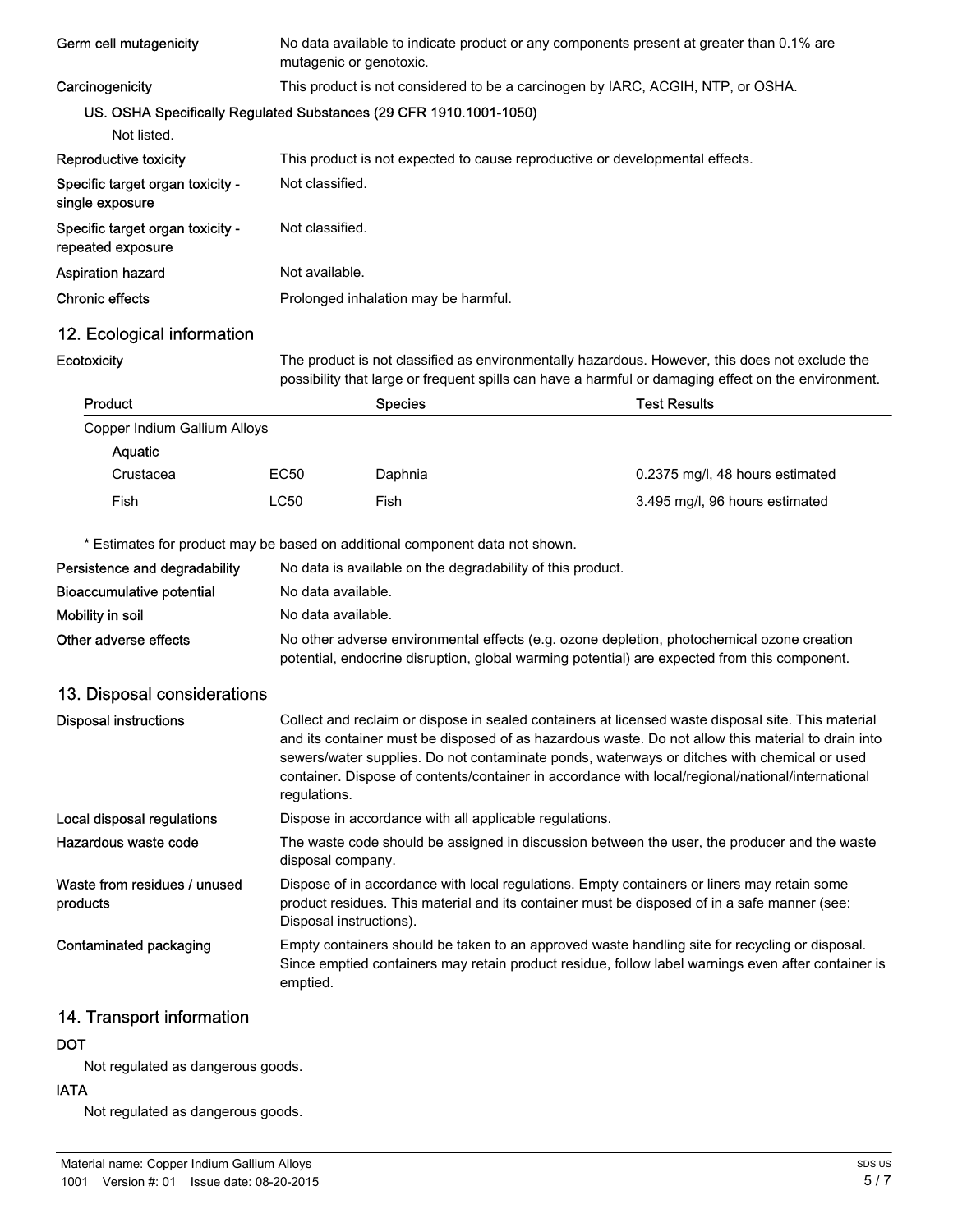| i |
|---|
|---|

Not regulated as dangerous goods.

General information DOT Regulated Marine Pollutant.

### 15. Regulatory information

US federal regulations

This product is a "Hazardous Chemical" as defined by the OSHA Hazard Communication Standard, 29 CFR 1910.1200. All components are on the U.S. EPA TSCA Inventory List.

## TSCA Section 12(b) Export Notification (40 CFR 707, Subpt. D)

Not regulated.

# CERCLA Hazardous Substance List (40 CFR 302.4)

| Copper (CAS 7440-50-8)                                             | Listed. |
|--------------------------------------------------------------------|---------|
| US. OSHA Specifically Regulated Substances (29 CFR 1910.1001-1050) |         |
| Not listed.                                                        |         |

#### Superfund Amendments and Reauthorization Act of 1986 (SARA)

| Immediate Hazard - Yes |
|------------------------|
| Delayed Hazard - No    |
| Fire Hazard - No       |
| Pressure Hazard - No   |
| Reactivity Hazard - No |

## SARA 302 Extremely hazardous substance

Not listed.

Hazard categories

#### SARA 311/312 Hazardous No

#### chemical

#### SARA 313 (TRI reporting)

| Chemical name | <b>CAS number</b> | % by wt. |  |
|---------------|-------------------|----------|--|
| Copper        | 7440-50-8         | 48 - 99  |  |

#### Other federal regulations

Clean Air Act (CAA) Section 112 Hazardous Air Pollutants (HAPs) List

Not regulated.

# Clean Air Act (CAA) Section 112(r) Accidental Release Prevention (40 CFR 68.130)

Not regulated.

Safe Drinking Water Act Not regulated.

# (SDWA)

US state regulations

California Safe Drinking Water and Toxic Enforcement Act of 1986 (Proposition 65): This material is not known to contain any chemicals currently listed as carcinogens or reproductive toxins.

#### US - New Jersey RTK - Substances: Listed substance

Copper (CAS 7440-50-8) Gallium (CAS 7440-55-3) Indium (CAS 7440-74-6)

#### US - Pennsylvania RTK - Hazardous Substances: All compounds of this substance are considered environmental hazards

Copper (CAS 7440-50-8)

# US. California Controlled Substances. CA Department of Justice (California Health and Safety Code Section 11100) Not listed.

#### US. California. Candidate Chemicals List. Safer Consumer Products Regulations (Cal. Code Regs, tit. 22, 69502.3, subd. (a))

Copper (CAS 7440-50-8)

#### US. Massachusetts RTK - Substance List

Copper (CAS 7440-50-8)